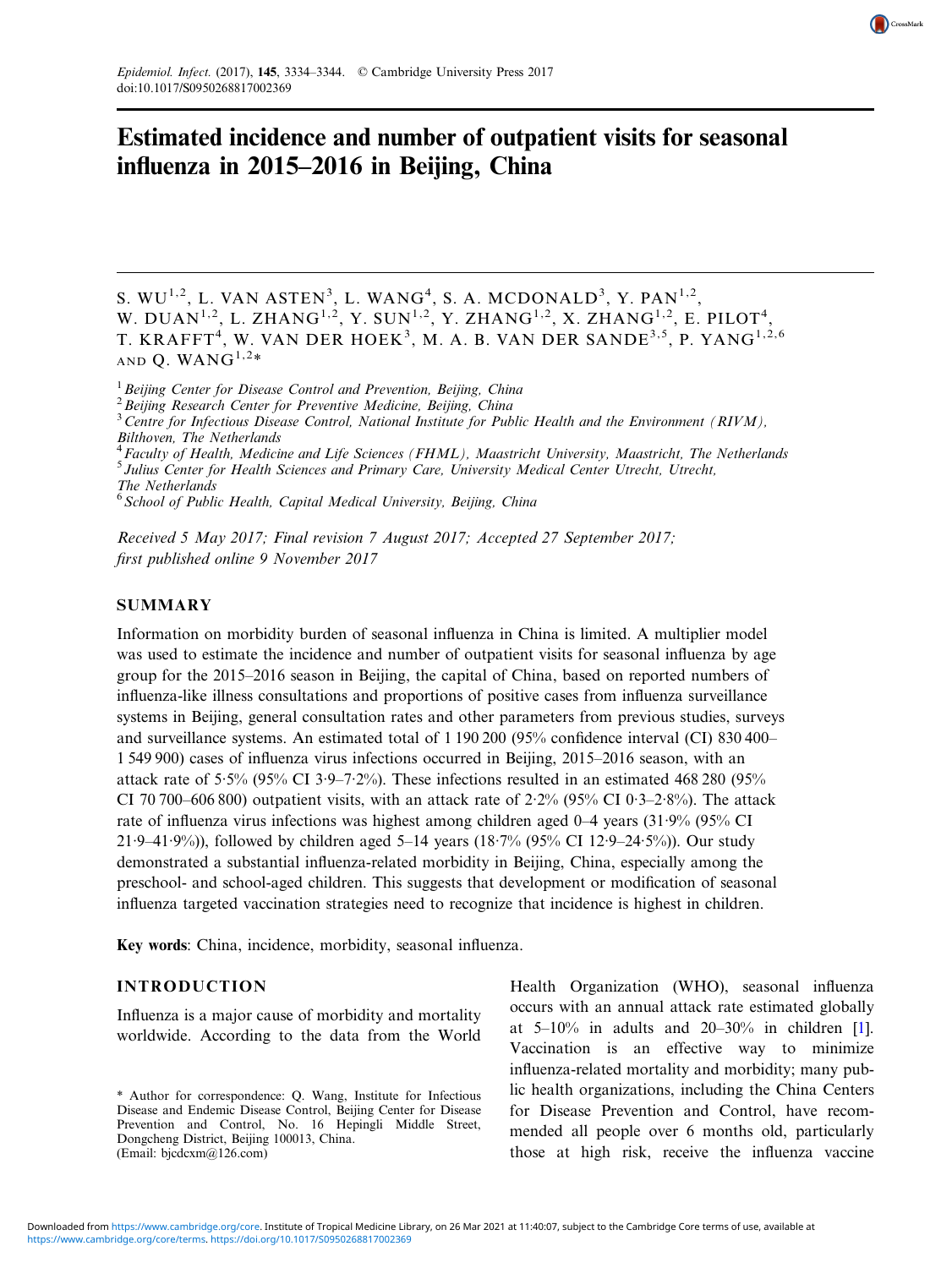annually [\[2](#page-10-0)]. Since 2007, the Beijing Government, ahead of governments in most regions in China, has provided annual influenza vaccination to people aged 60+ years and students in primary or middle schools free of charge, and the policy greatly increased the coverage rates in the qualifying population [[3\]](#page-10-0). However, children younger than 5 years of age were not included in the target population for free influenza vaccination annually.

To guide influenza vaccine policies, it is important to determine the age-specific disease burden of influenza. Although previous modeling studies have shown that the majority of influenza-associated hospitalization and deaths occurred in older adults [[4](#page-10-0)–[6\]](#page-10-0), several modeling and cohort studies have identified a substantial incidence of influenza virus infections in children [[7](#page-10-0)–[11\]](#page-10-0). Two meta-analyses also confirmed that the attack rate varied significantly by age with the highest in children [[12,](#page-10-0) [13\]](#page-10-0). A recent systematic review and meta-analysis estimated that there are about 90 million new cases of influenza occurring worldwide in children younger than 5 years of age per year, while incidence varies between regions [[14\]](#page-10-0). In China, seasonal influenza is a notifiable infectious disease and should be reported to the National Notifiable Infectious Disease Surveillance System. However, the number of influenza cases reported through this system greatly underestimates the true burden of influenza because only a minority of influenza-associated cases and deaths are confirmed with a laboratory test. So far, very few studies were conducted to estimate the incidence of infection and outpatient visits attributable to influenza in China. In this study, we address this lack of information on influenza morbidity in China by combining evidence from hospital and laboratory surveillance systems. Our aim was to estimate the true number of influenza infections and influenza-associated outpatient visits by age group in the 2015–2016 season, and to provide evidence for the modification of seasonal influenzatargeted vaccination strategies in Beijing, the capital of China.

# METHODS

# Influenza-like illness surveillance

Local regulations require all hospitals in Beijing to participate in the influenza-like illness (ILI) surveillance system throughout the year. The surveillance system was designed and is managed by the Beijing Center for Disease Prevention and Control (BJCDC). During the season 2015–2016, defined as the period from the 27th week of 2015 to the 26th week of 2016, ILI surveillance was conducted in 421 hospitals in Beijing. Under this system, clinicians in internal medicine, the emergency department, the fever clinic, and the pediatric clinic were required to diagnose all ILI cases by using a standard ILI definition (patients presenting with fever  $\geq 38$  °C and cough or sore throat) and to record the numbers of ILI consultations, which referred to outpatient visits attributed to ILI, by age group in a daily report. These data were then reported daily to BJCDC through an internet-based system. In this study, we analyze the weekly numbers of ILI consultations by age group (0–4, 5–14, 15–24, 25–59, and 60+ years).

#### Influenza virus surveillance

The influenza virus surveillance system, also designed and managed by BJCDC, consisted of 23 sentinel hospitals and 17 collaborating laboratories in the season 2015–2016. In this system, trained clinicians collect pharyngeal swab specimens from a convenience sample of 10–20 outpatient ILI cases per sentinel hospital per week (swabbed within 3 days of symptom onset; patients who had received antiviral drugs were excluded). Sex and age information was collected for swabbed patients. The specimens were transported to collaborating laboratories in viral transport medium at 4 °C for analysis by polymerase chain reaction (PCR). The collaborating laboratories reported the number of respiratory specimens tested and specimens positive for influenza to BJCDC every week. A more detailed description of the surveillance system can be found elsewhere  $[15]$  $[15]$ . In this study, we used the weekly numbers of total specimens submitted and specimens positive for influenza by age group (0–4, 5–14, 15–24, 25–59, and 60+ years).

#### Multiplier model

A multiplier model approach was previously used to estimate the disease burden of pandemic A(H1N1) pdm09 virus infection, hand, foot and mouth disease, and group A streptococcal pharyngitis in China  $[16–18]$  $[16–18]$  $[16–18]$  $[16–18]$ . In this study, we used the same model to estimate the burden of seasonal influenza (all symptomatic and asymptomatic cases whether seeking healthcare or not) by age groups in the 2015–2016 season in Beijing, China. Because the ILI surveillance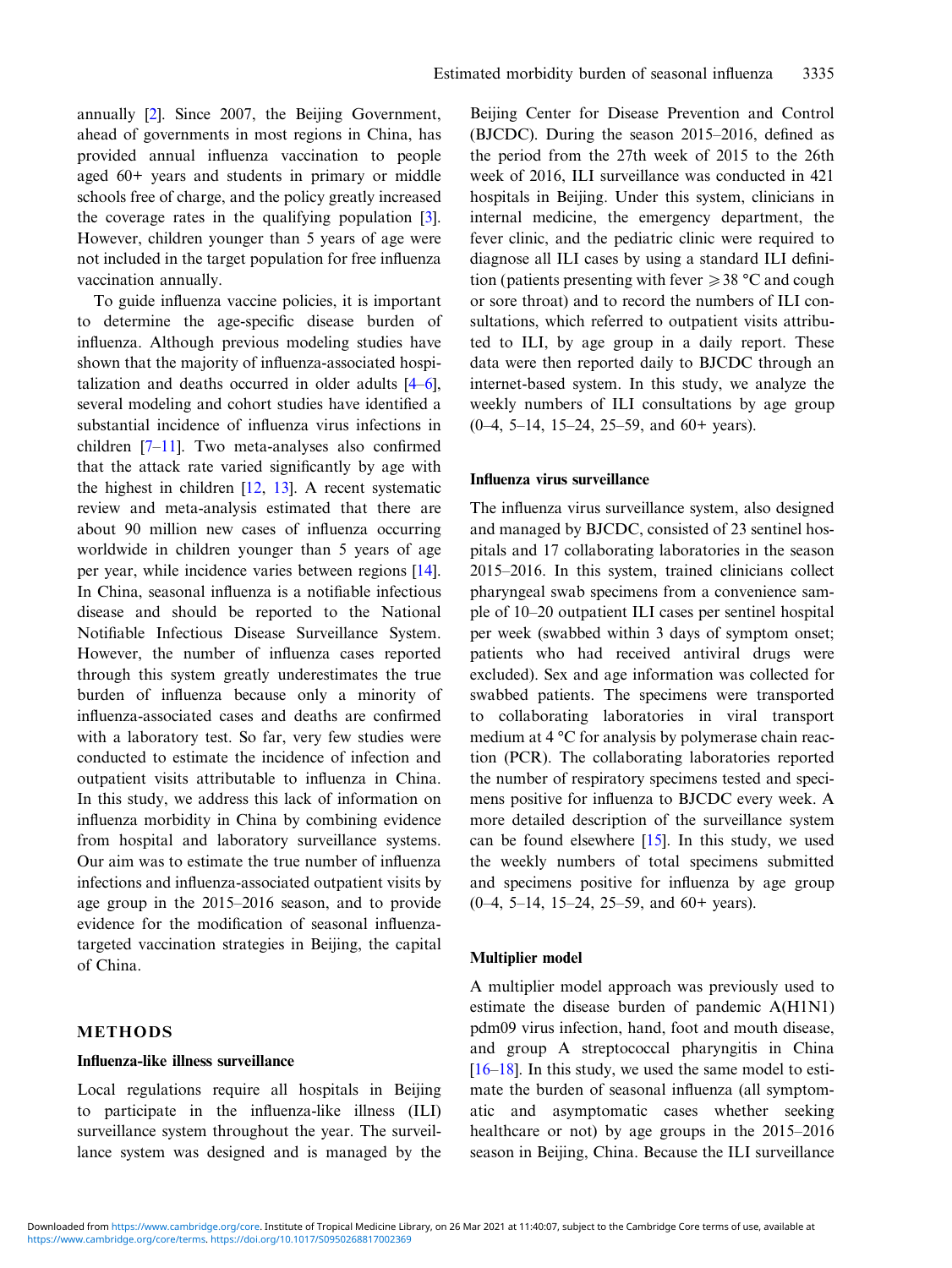system covered all hospitals and the total population of Beijing, the reported data from this system were assumed approximately to cover the total number of ILI consultations of Beijing population. Because ILI can also be caused by infections other than influenza, correspondingly, we estimated the number of ILI consultations due to laboratory-confirmed influenza by multiplying the number of reported ILI consultations from ILI surveillance by the proportion of positive (laboratory-confirmed) cases from influenza virus surveillance. Furthermore, to estimate the true number of influenza cases, symptomatic and asymptomatic, in the Beijing population (not only those presenting to health care), we built the multiplier model using the number of ILI consultations due to laboratoryconfirmed influenza and the following parameters which were identified as a range of proportions from previous studies and surveys: proportion of symptomatic cases among influenza infections [[19\]](#page-10-0), proportion of ILI cases among symptomatic infections [\[16](#page-10-0)], general consultation rate [\[20](#page-10-0)], sampling success rate, and test sensitivity [\[16](#page-10-0)] (see [Table 1](#page-3-0) and [Fig. 1\)](#page-4-0).

The total number of influenza infections was calculated using the following parameters (see [Table 1](#page-3-0) and [Fig. 1](#page-4-0)): (1)  $N_a$  was an age-specific reported number of ILI consultations from ILI surveillance. (2)  $R_a$  was the age-specific proportion of positive cases from influenza virus surveillance. (3)  $P$  was the proportion of symptomatic cases among influenza infections. This parameter P was obtained from a review study, and ranged from  $58.3\%$  to  $74.5\%$  [\[19](#page-10-0)]. (4) Q was the proportion of ILI cases among symptomatic infections. The parameter  $Q$  was obtained from a previous study in Beijing, and ranged from  $26.0\%$  to  $42.0\%$ [[16\]](#page-10-0). (5)  $C_a$  was age-specific consultation rate. In this study, we assumed that the consultation rate of ILI patients was equal to the general consultation rates available from the fourth National Health Services Survey of China in 2008, which showed that the rate among the five age groups  $(0-4, 5-14, 15-24, 25-59,$ and 60+ years) was 72·7%, 59·7%, 50·5%, 50·5% and  $71.2\%$ , respectively [\[20](#page-10-0)]. (6) S was the success rate for sampling pharyngeal swab specimens, which ranged from 80% to 90%, and was obtained from a study in Beijing [[16\]](#page-10-0). The success rate encodes the proportion of swabs actually collected among patients who were swabbed, which affects positive samples and is lower than 100% due to unpredictable errors in specimen collection operations. (7)  $T$  was the test sensitivity of detection of PCR, which ranged from 95% to 100%, and it was obtained from the same study  $[16]$  $[16]$  (see Eq.  $(1)$ ).

Total number of influenza infections

$$
= \sum \frac{N_a \times R_a}{P \times Q \times C_a \times S \times T} \tag{1}
$$

The same approach was used to estimate the number of influenza-associated outpatient visits, and the equation was as follows (see Eq. (2)):

Total number of influenza − associated outpatient visits

$$
=\sum \frac{N_{\rm a} \times R_{\rm a}}{P \times Q \times S \times T}
$$
\n(2)

First, we estimated the weekly numbers of influenza infections and influenza-associated outpatient visits by using the weekly surveillance data and parameters from previous studies and surveys. Second, we summed the weekly estimates to calculate the annual (July to June) number of influenza infections and outpatient visits. Then the annual attack rate was calculated as the estimated number of cases divided by the population size from the National Population Census in Beijing. In addition, according to the gold standard for indicating the onset of the influenza epidemic in China, we defined the epidemic period as the weeks in which the percentage of positive specimens reached 40% of the maximum weekly positive percentage in this season  $[15]$  $[15]$ . We defined the first to 15th week of 2016 as the epidemic weeks of the season 2015–2016. We also estimated the number of influenza infections and outpatient visits during the epidemic weeks, and calculated their rates.

For each parameter included in the model, we used a probability distribution that covered a range of proportions, form which the model randomly sampled 1000 iterations. In this study, we improved our previously published model by assuming a normal or binomial distribution for the data instead of a uniform distribution. Influenza-positive samples from influenza virus surveillance were assumed to be realized as a binomial distribution, and data informing other parameters were assumed to be normally distributed. We accounted for the uncertainty of the assumed data through probabilistic sensitivity analysis (1000 independent simulation trials) using Monte Carlo simulation. Accordingly, we obtained the mean and standard deviation of the estimated numbers from the 1000 simulations, and then calculated their 95% confidence intervals (CIs) by the mean±1·96 times the standard deviation.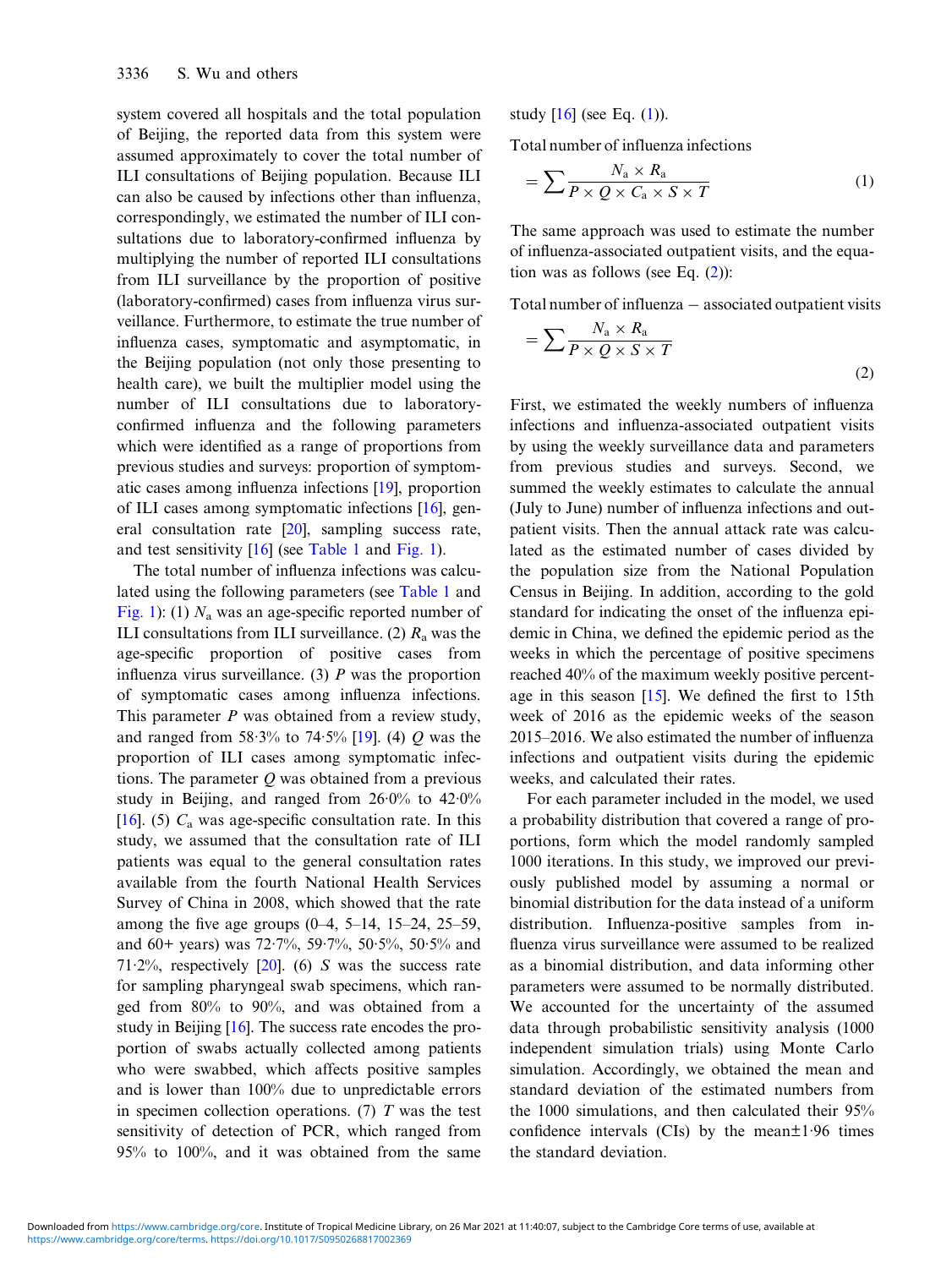<span id="page-3-0"></span>Table 1. Model parameters and sources of data for estimating the burden of seasonal influenza, Beijing, 2015–2016 season

| Parameters                                                                              | Sources of data                                             | Data included in the model                                                                                                                                                                            |
|-----------------------------------------------------------------------------------------|-------------------------------------------------------------|-------------------------------------------------------------------------------------------------------------------------------------------------------------------------------------------------------|
| $N_a$ : age-specific reported number of ILI<br>consultations from ILI surveillance      | ILI surveillance in Beijing                                 | Aged 0–4 years: 241 834;<br>Aged 5-14 years: 124 742;<br>Aged 15–24 years: 61 947;<br>Aged 25–59 years: 162 988;<br>Aged 60+ years: 43 943                                                            |
| $R_a$ : age-specific proportion of positive<br>cases from influenza virus surveillance* | Influenza virus surveillance in Beijing                     | Aged 0-4 years: $10.7\%$ (454/4258);<br>Aged 5–14 years: $20.0\frac{6}{571/2851}$ ;<br>Aged 15-24 years: 16.9% (498/2949);<br>Aged 25-59 years: 20.5% (1652/8069);<br>Aged 60+ years: 23.9%(319/1337) |
| P: proportion of symptomatic cases<br>among influenza infections                        | Published study [19]                                        | $58.3 - 74.5\%$                                                                                                                                                                                       |
| $Q$ : proportion of ILI cases among<br>symptomatic infections                           | Published study [16]                                        | $26.0 - 42.0\%$                                                                                                                                                                                       |
| $C_a$ : age-specific consultation rates                                                 | the fourth National Health Services<br>Survey of China [20] | Aged 0–4 years: $69.2 - 76.2\%$ ;<br>Aged 5-14 years: $57.2 - 62.2\%$ ;<br>Aged 15-24 years: 48.2-52.8%;<br>Aged 25-59 years: 49.6-51.4%;<br>Aged 60+ years: $69.5 - 72.9\%$                          |
| S: success rate for sampling pharyngeal<br>swab specimens                               | Published study [16]                                        | $80 - 90\%$                                                                                                                                                                                           |
| $T$ : test sensitivity of detection of<br>polymerase chain reaction                     | Published study [16]                                        | $95 - 100\%$                                                                                                                                                                                          |

ILI, influenza-like illness.

\* Age-specific proportion of positive cases was calculated by dividing the number of positive specimens by the total number of specimens within each age group.

# RESULTS

#### ILI surveillance

In the season 2015–2016, a total of 635 454 ILI consultations were reported through the Beijing ILI surveillance system, the majority of children under 15 years of age (see Table 1). In all age groups, the ILI counts showed a peak in winter (see [Fig. 2](#page-5-0)). The highest count for children aged 0–4 and 5–14 years occurred in the third week of 2016, but it peaked in the fourth week for people aged 15–24 years, the fifth week for those aged 25–60 years, and the sixth week for those aged 60+ years. For children aged 0–4 and 5–14 years, after a steady decline from the peak in week 3, there was a slight increase from week 8 which reached a second, smaller peak in week 11 of 2016. This pattern was not observed in other age groups.

#### Influenza virus surveillance

In the season 2015–2016, a total of 19 464 specimens from ILI patients were collected and tested. An average of 18·0% of specimens tested positive for influenza aggregating over age, and the proportion positive ranged from 10·7% among children aged 0–4 years to 23·9% among older adults (Table 1). However, the proportion positive varied over time; the weekly distribution of positive and negative specimens from influenza virus surveillance is shown in [Figures 3](#page-5-0) and [4.](#page-6-0) Influenza A (H3N2) was the predominant subtype during the interepidemic weeks, and influenza A(H1N1)pdm09 and A (H3N2) and B Victoria lineage co-circulated during the epidemic weeks. Regarding the difference among the age groups, a higher proportion of positive specimens (an influenza A(H3N2) epidemic) was observed among people aged 60+ years but not among other age groups, indicating a small peak of influenza A (H3N2) epidemic was observed among older adults during the summer weeks (from week 32 to 35 of 2015).

#### Estimates of influenza infections

We estimated that there were 1 190 200 (95% CI 830 400–1 549 900) cases of influenza infections,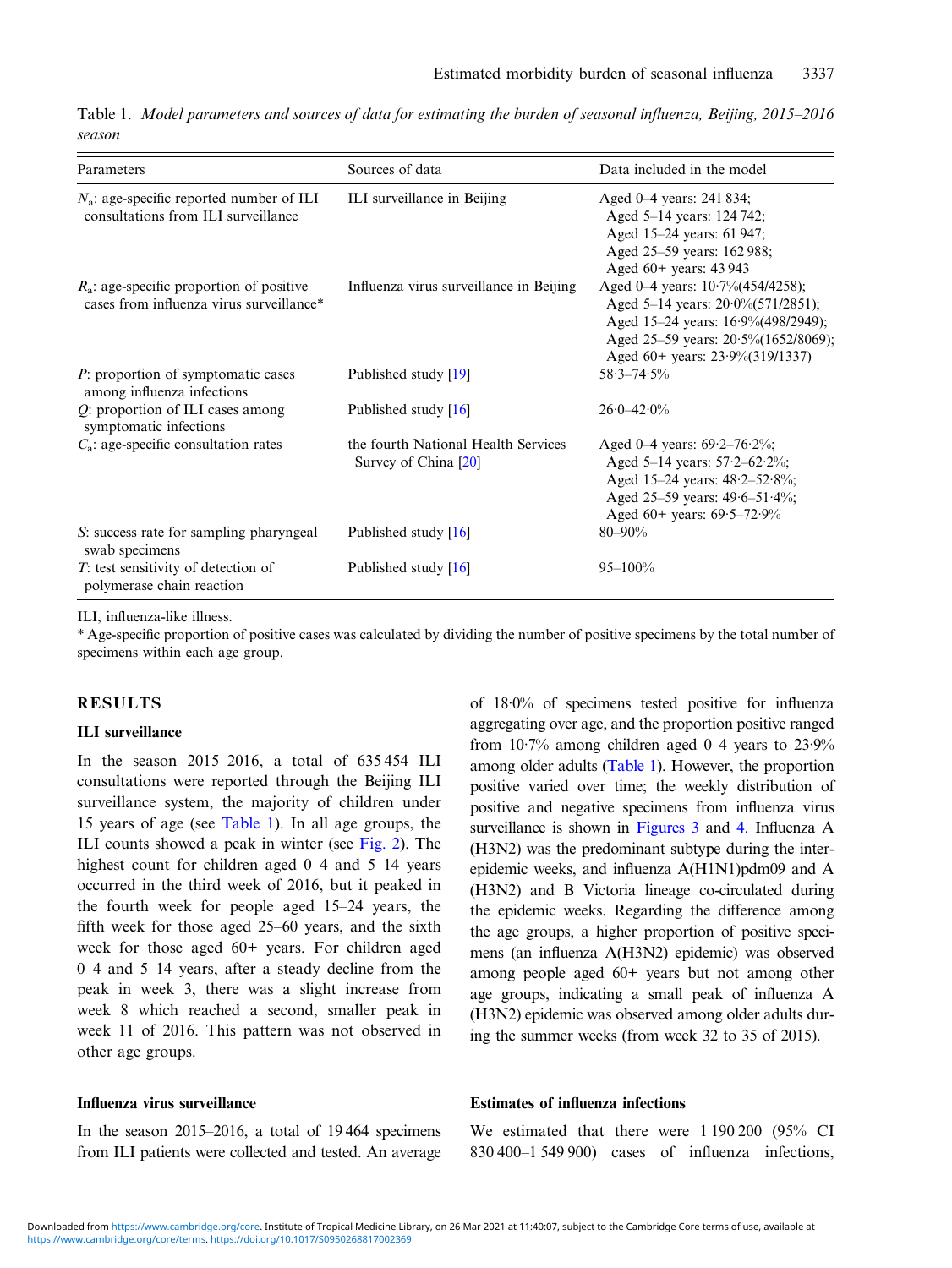<span id="page-4-0"></span>

Fig. 1. Model parameters for estimating the burden of seasonal influenza, Beijing, 2015–2016 season. ILI, influenza-like illness. T, test sensitivity of detection of polymerase chain reaction; S, success rate for sampling pharyngeal swab specimens;  $C_a$ , age-specific consultation rates;  $Q$ , proportion of ILI cases among symptomatic infections;  $P$ , proportion of symptomatic cases among influenza infections; N<sub>a</sub>, age-specific reported number of ILI consultations from ILI surveillance;  $R_a$ , age-specific proportion of positive cases from influenza virus surveillance.

symptomatic and asymptomatic, with an attack rate of 5.5% (95% CI 3.9–7.2%) in Beijing, for the total 2015–2016 season. The attack rate was highest among children aged 0–4 years (31·9%, 95% CI  $21.9-41.9\%$ ), followed by children aged 5–14 years (18·7%, 95% CI 12·9–24·5%), but much lower among the other age groups  $(3.6-4.0\%)$ . Restricting estimates to the 15 epidemic weeks, there were 1 025 800 (95% CI 716 000–1 335 600) cases of influenza infection, which accounted for 86·2% of influenza infections in the whole season (1 year running from July to June). Regarding the difference between the age groups, a lower proportion of the influenza infections occurred during the 15 epidemic weeks among older adults than among the younger people (77·5% vs.  $85.1 - 89.4\%$ ) (see [Table 2](#page-7-0)).

#### Estimates of influenza-associated outpatient visits

Seasonal influenza resulted in 468 300 (95% CI 70 700–606 800) outpatient visits in the 2015–2016 season, with an attack rate of  $2.2\%$  (95% CI 0.3–  $2.8\%$ ) ([Table 3](#page-7-0)). The attack rate was significantly different across the five age groups, and much higher among children aged 0–4 and 5–14 years (15·4% (95% CI 10.6–20.1%) and 7.8% (95% CI 1.2–10.2%)) than among the other age groups  $(1.2-1.8\%)$ . During the 2015–2016 season, 86·1% of outpatient visits related to seasonal influenza occurred during the epidemic weeks, but the proportion was lower among older adults than that among other age groups  $(77.5\% \text{ vs. } 84.8-89.4\%)$  (see [Table 3\)](#page-7-0).

# Weekly distribution of influenza infections and influenza-associated outpatient visits

Estimated weekly incidence of influenza infections peaked between the third and fifth weeks of 2016 for people aged 15+ years; but for children aged 0–4 and 5–14 years, two peaks were apparent: before and after the winter holidays (from the fourth to eighth weeks of 2016), first peak in weeks 3 and 5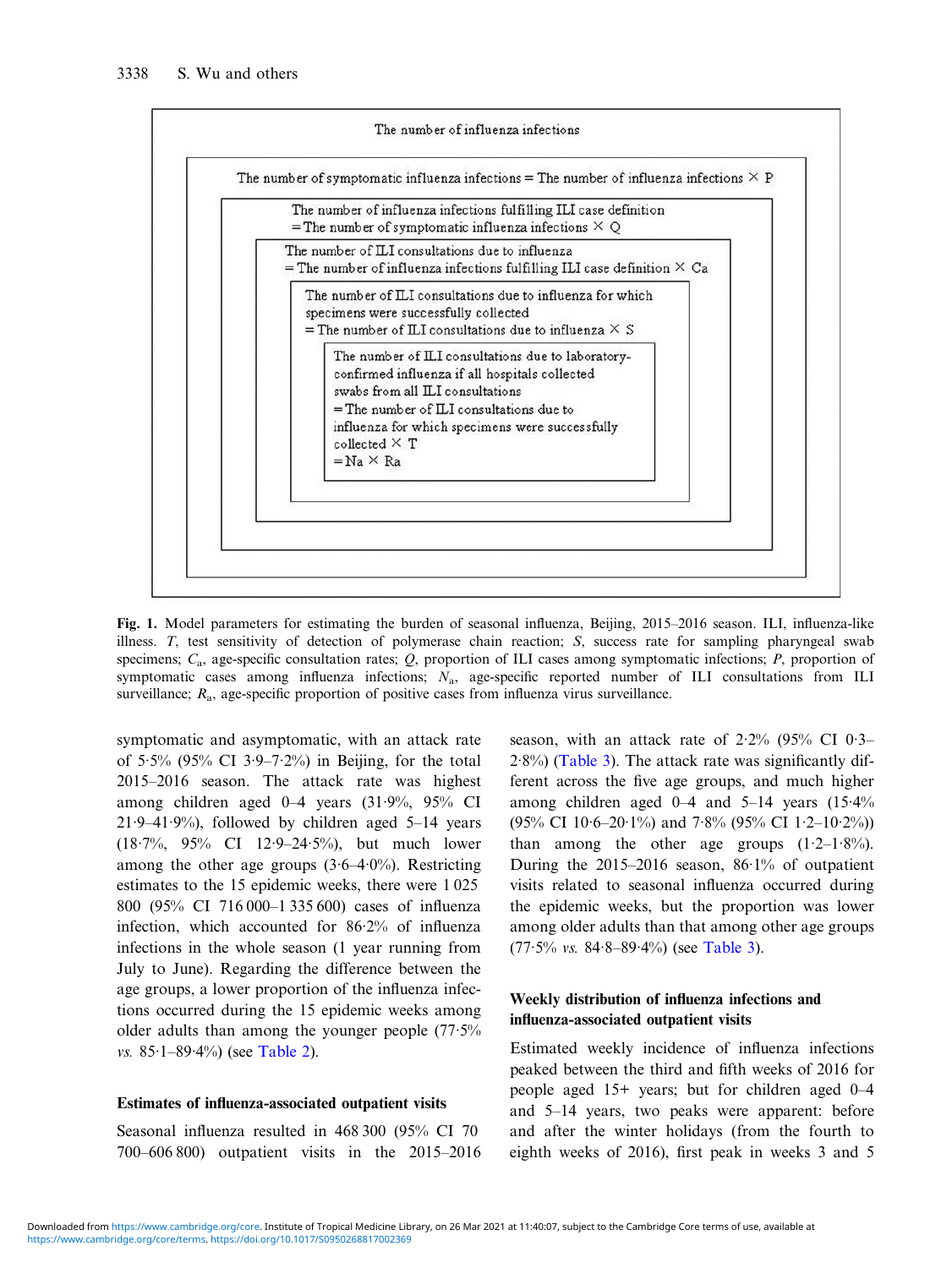<span id="page-5-0"></span>

Fig. 2. Weekly reported numbers of ILI consultations from ILI surveillance, Beijing, 2015–2016 season. ILI, influenza-like illness. The starting point in the x-axis is week 27 which refers to the first week of July 2015, and the ending point is week 26 which refers to the last week of June 2016.



Fig. 3. Weekly reported numbers and proportions of positive specimens from influenza virus surveillance, Beijing, 2015– 2016 season. Note: The starting point in the x-axis is week 27 which refers to the first week of July 2015, and the ending point is week 26 which refers to the last week of June 2016.

and the second peak in weeks 11 and 12 for the respective age groups, and decreased incidences were observed during the winter holidays. For 0–4-year olds, this pattern was also observed within outpatient visits related to seasonal influenza but less clearly in 5–14-year olds (see [Fig. 5\)](#page-8-0).

# DISCUSSION

This is to our knowledge the first study to estimate the morbidity incidences of seasonal influenza in China. We estimated that a total of 1 190 200 (95% CI 830 400–1 549 900) cases of influenza infection occurred in Beijing during the 2015–2016 season resulting in 468 300 (95% CI 70 700–606 800) influenza-associated outpatient visits. This puts a large burden on health care capacity and financial resources.

We estimated that the attack rate of seasonal influenza among children aged 0–4 and 5–14 years was 31·9% (95% CI 21·9–41·9%) and 18·7% (95% CI 12·9–24·5%), respectively, and much higher than that among the older age groups  $(3.6-4.0\%)$ . This result was consistent with the data from the WHO estimating that seasonal influenza occurs globally with an annual attack rate of 20–30% in children, although our result for adults was lower than the WHO estimates of 5–10% [\[1](#page-10-0)]. Considering the health service burden, we estimated that 15·4% (95% CI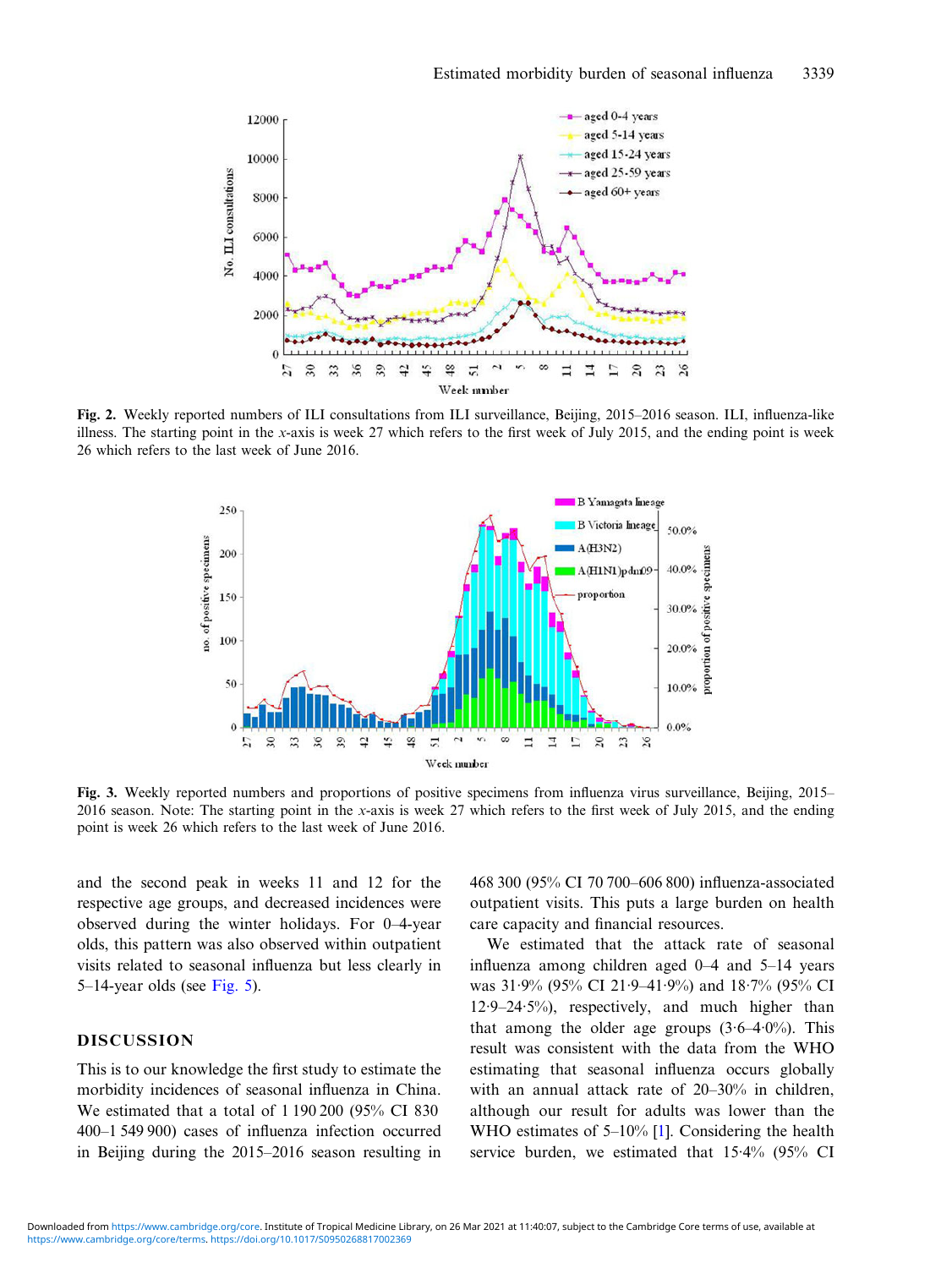<span id="page-6-0"></span>

Fig. 4. Weekly distributions of positive and negative samples specimens from influenza virus surveillance stratified by age group, Beijing, 2015–2016 season. Note: The age-specific graphs have different scales on the y-axis. The starting point in the x-axis is week 27 which refers to the first week of July, 2015, and the ending point is week 26 which refers to the last week of June, 2016.

 $10.6 - 20.1\%$ ) of children aged 0–4 years, 7.8% (95% CI1·2–10·2%) of children aged 5–14 years and 1·2–1·8% of people aged 15+ years had influenzaassociated outpatient visits in the 2015–2016 season. These data highlighted that children aged 0–14 years have notably higher rates of influenza infection and outpatient visits due to seasonal influenza.

Since 2007, the Beijing Municipal Government has provided annual seasonal influenza vaccination to older adults aged 60+ years and primary and middle school students free of charge, and the coverage rates of influenza vaccination have increased significantly among these groups until approximately 40%

[[10,](#page-10-0) [21\]](#page-10-0). However, preschool children were not included in the target population for free influenza vaccination annually. While many previous studies including the modeling studies from China have shown that the majority of influenza-associated hospitalizations and deaths occurred in older adults [[22,](#page-10-0) [23\]](#page-10-0), our study additionally revealed that the preschool- and school-aged children had the highest morbidity incidences of seasonal influenza. A systematic review reported a similar result and concluded that influenza is a common pathogen in children aged younger than 5 years and results in a substantial burden on health services [[14\]](#page-10-0). Therefore, seasonal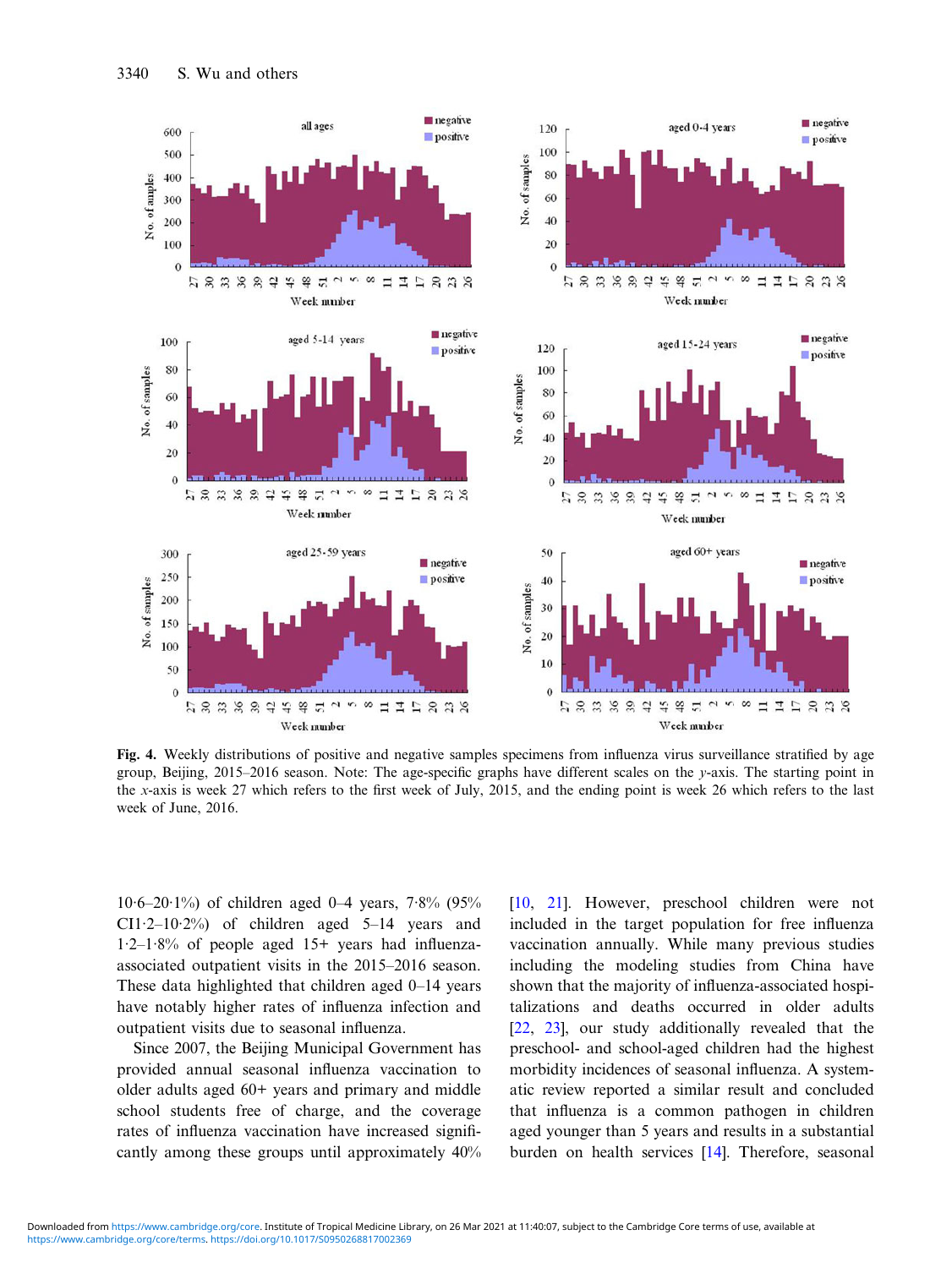<span id="page-7-0"></span>

| Table 2. Estimated numbers and attack rates of influenza infections (both symptomatic and asymptomatic infections) by age groups and time periods, Beijing, |  |  |  |  |
|-------------------------------------------------------------------------------------------------------------------------------------------------------------|--|--|--|--|
| 2015–2016 season                                                                                                                                            |  |  |  |  |

|                       | Total 1 year of the season 2015–2016                   |         | Epidemic weeks of the season $2015-2016*$ |      |                                              |        |               |                           |           |      |      |          |
|-----------------------|--------------------------------------------------------|---------|-------------------------------------------|------|----------------------------------------------|--------|---------------|---------------------------|-----------|------|------|----------|
| Age groups<br>(years) | Estimated numbers of<br>influenza infections<br>95% CI |         | Attack<br>rate $\binom{0}{0}$<br>95% CI   |      | Estimated numbers of<br>influenza infections | 95% CI |               | Percentage<br>$(\%)^{\S}$ | 95% CI    |      |      |          |
| $0 - 4$               | 247 600                                                | 170 100 | 325 100                                   | 31.9 | 21.9                                         | 41.9   | 221 300       | 152 000                   | 290 600   | 89.4 | 87.2 | 91.6     |
| $5 - 14$              | 215 700                                                | 148 700 | 282700                                    | 18.7 | 12.9                                         | 24.5   | 183 600       | 126 600                   | 240 700   | 85.1 | 82.5 | 87.8     |
| $15 - 24$             | 153 000                                                | 106 400 | 199600                                    | 4.0  | 2.8                                          | 5.2    | 133 900       | 92 800                    | 175 000   | 87.5 | 85.3 | 89.6     |
| 25–59                 | 465400                                                 | 324 400 | 606 500                                   | 3.6  | 2.5                                          | 4.7    | 402 900       | 280 500                   | 525 300   | 86.6 | 85.4 | 87.8     |
| $60+$                 | 108 400                                                | 74 600  | 142 300                                   | 3.8  | 2.6                                          | 5.0    | 84 100        | 57800                     | 110400    | 77.5 | 74.5 | 80.6     |
| Overall               | 190 200                                                | 830400  | 1 549 900                                 | 5.5  | 3.9                                          | 7.2    | 1 0 2 5 8 0 0 | 716 000                   | 1 335 600 | 86.2 | 85.3 | $87 - 1$ |

\* We de fined the first to 15th week of 2016 as the epidemic weeks of the season 2015 –2016.

§ The percentage was calculated by dividing estimated numbers of in fluenza infections during the epidemic weeks by estimated numbers of in fluenza infections during total 1 year of the season 2015 –2016.

|  | Table 3. Estimated numbers and attack rates of influenza-associated outpatient visits by age groups and time periods, Beijing, 2015–2016 season |  |  |  |  |  |
|--|-------------------------------------------------------------------------------------------------------------------------------------------------|--|--|--|--|--|
|--|-------------------------------------------------------------------------------------------------------------------------------------------------|--|--|--|--|--|

|                       | Total 1 year season 2015–2016                                     |        | Epidemic weeks of season 2015-2016* |                       |        |                   |                                                                   |        |         |                           |          |          |
|-----------------------|-------------------------------------------------------------------|--------|-------------------------------------|-----------------------|--------|-------------------|-------------------------------------------------------------------|--------|---------|---------------------------|----------|----------|
| Age groups<br>(years) | Estimated numbers of<br>influenza-associated<br>outpatient visits | 95% CI |                                     | Attack<br>rate $(\%)$ | 95% CI |                   | Estimated numbers of<br>influenza-associated<br>outpatient visits | 95% CI |         | Percentage<br>$(\%)^{\S}$ | 95% CI   |          |
| $0 - 4$               | 119400                                                            | 82 700 | 156 100                             | 15.4                  | $10-6$ | 106 700<br>$20-1$ |                                                                   | 96 600 | 116800  | 89.4                      | $87 - 2$ | 91.6     |
| $5 - 14$              | 90 500                                                            | 13800  | 117.500                             | 7.8                   | 1.2    | $10-2$            | 76800                                                             | 65 000 | 88 500  | 84.8                      | 82.3     | 87.3     |
| $15 - 24$             | 51 300                                                            | 7800   | 66 600                              | 1.3                   | 0.2    | 1.7               | 44 800                                                            | 38 300 | 51400   | 87.5                      | 85.3     | 89.6     |
| $25 - 59$             | 155 900                                                           | 23 600 | 202 300                             | $1-2$                 | 0.2    | 1.6               | 135 000                                                           | 115400 | 154 600 | 86.6                      | 85.4     | 87.8     |
| $60+$                 | 51 200                                                            | 8000   | 66 900                              | 1.8                   | 0.3    | 2.4               | 39 700                                                            | 31 300 | 48 100  | 77.5                      | 74.5     | $80-6$   |
| Overall               | 468 300                                                           | 70 700 | 606 800                             | 2.2                   | 0.3    | 2.8               | 403 000                                                           | 351800 | 454 300 | 86.1                      | 85.0     | $87 - 1$ |

\* We de fined the first to 15th week of 2016 as the epidemic weeks of the season 2015 –2016.

§ The percentage was calculated by dividing estimated in fluenza-associated outpatient visits during the epidemic weeks by estimated in fluenza-associated outpatient visits during total 1 year of the season 2015 –2016.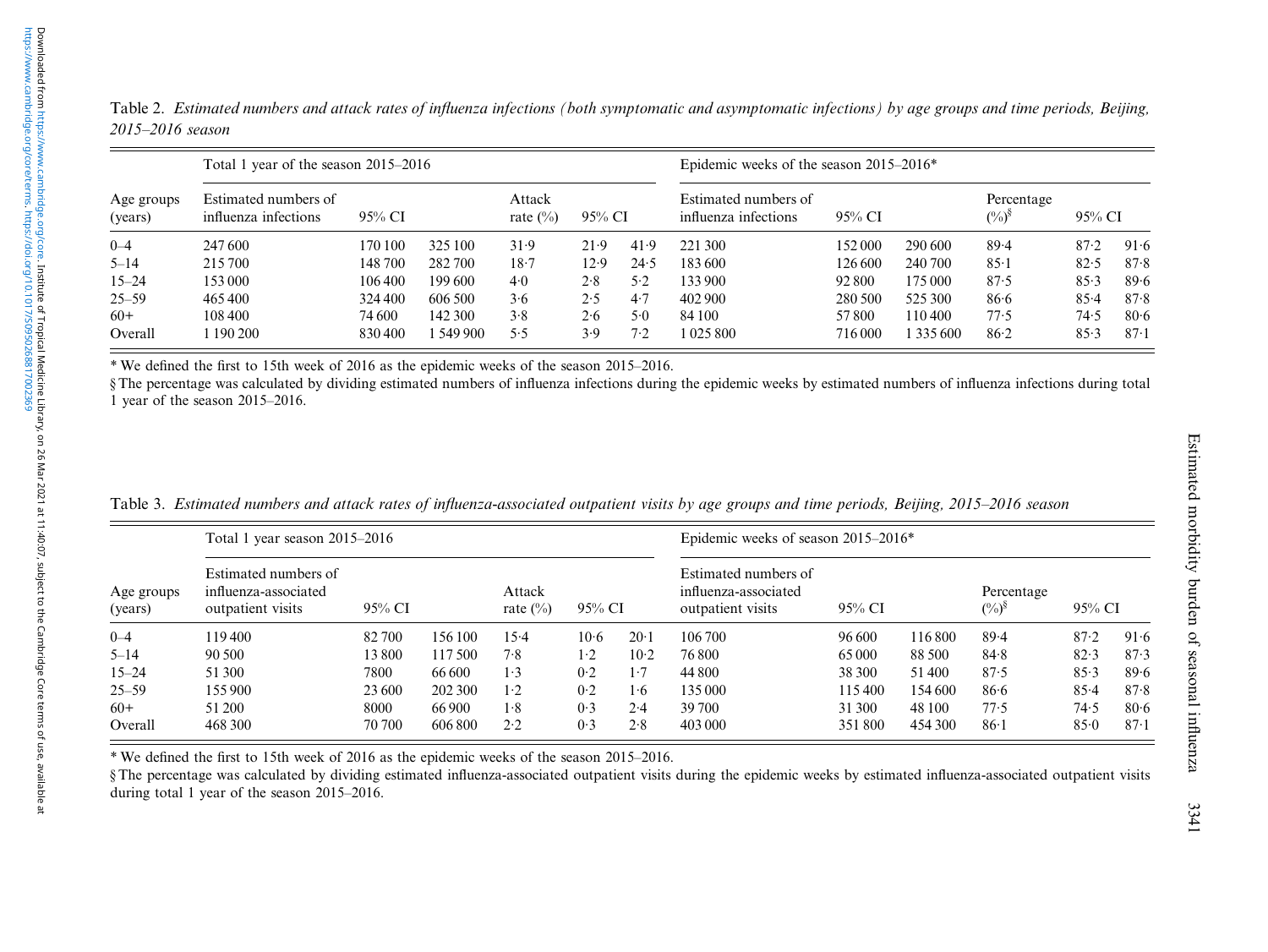<span id="page-8-0"></span>

Fig. 5. Weekly estimated numbers and incidences of influenza infections and influenza-associated outpatient visits by age groups, Beijing, 2015–2016 season. Note: The starting point in the x-axis is week 27 which refers to the first week of July 2015, and the ending point is week 26 which refers to the last week of June 2016.

influenza vaccination strategies could consider to also target populations at high risk for morbidity burden such as the preschool children.

Children are also drivers of community transmission of influenza virus infection. For children aged 0–14 years, we observed an interruption of the epidemic with a decrease of influenza-related morbidity during the 1-month winter holidays. In Beijing, like most northern regions in China, epidemics of seasonal influenza usually peak in January–February. Besides the relatively short public holidays, preschool and school-aged children have two longer holidays: the 2-month summer holidays (July and August) and the winter holidays (for about 1 month around Chinese New Year, which is usually at the end of January or the beginning of February). In the season 2015– 2016, the winter holidays and the peak of influenza epidemics overlapped in time which may explain the decrease in influenza infections in children aged 0–14 years during the winter holidays. However, the identified drop in ILI consultation rates and hospital outpatient visits may also be explained by a transitory change in the population denominator, if children are less likely to consult because of family travels outside of Beijing during the school holidays. Nevertheless, our findings are consistent with the modeling studies from Europe [[24,](#page-10-0) [25](#page-10-0)]. A study of primary care data from England and Wales found that school holidays reduced the incidence of influenza among children aged 5–14 years by 17% compared with school term time [\[24](#page-10-0)]. A French study estimated that routine school holidays in France had prevented 18–21% of seasonal influenza cases in children aged <18 years [[25\]](#page-10-0). These results confirmed that school closure due to school holidays could reduce transmission during the influenza epidemics.

China national influenza surveillance data have shown that seasonality patterns of influenza vary by region in China: epidemics peaked in winter in northern China, in summer in southern China, and in both summer and winter in intermediate latitudes [[26\]](#page-10-0). In the current study, a small peak of influenza A(H3N2) epidemic was observed most clearly among older adults during the summer weeks (from weeks 32 to 35 of 2015, the period overlapped with the summer holidays). During the summer holidays, older adults were more likely to travel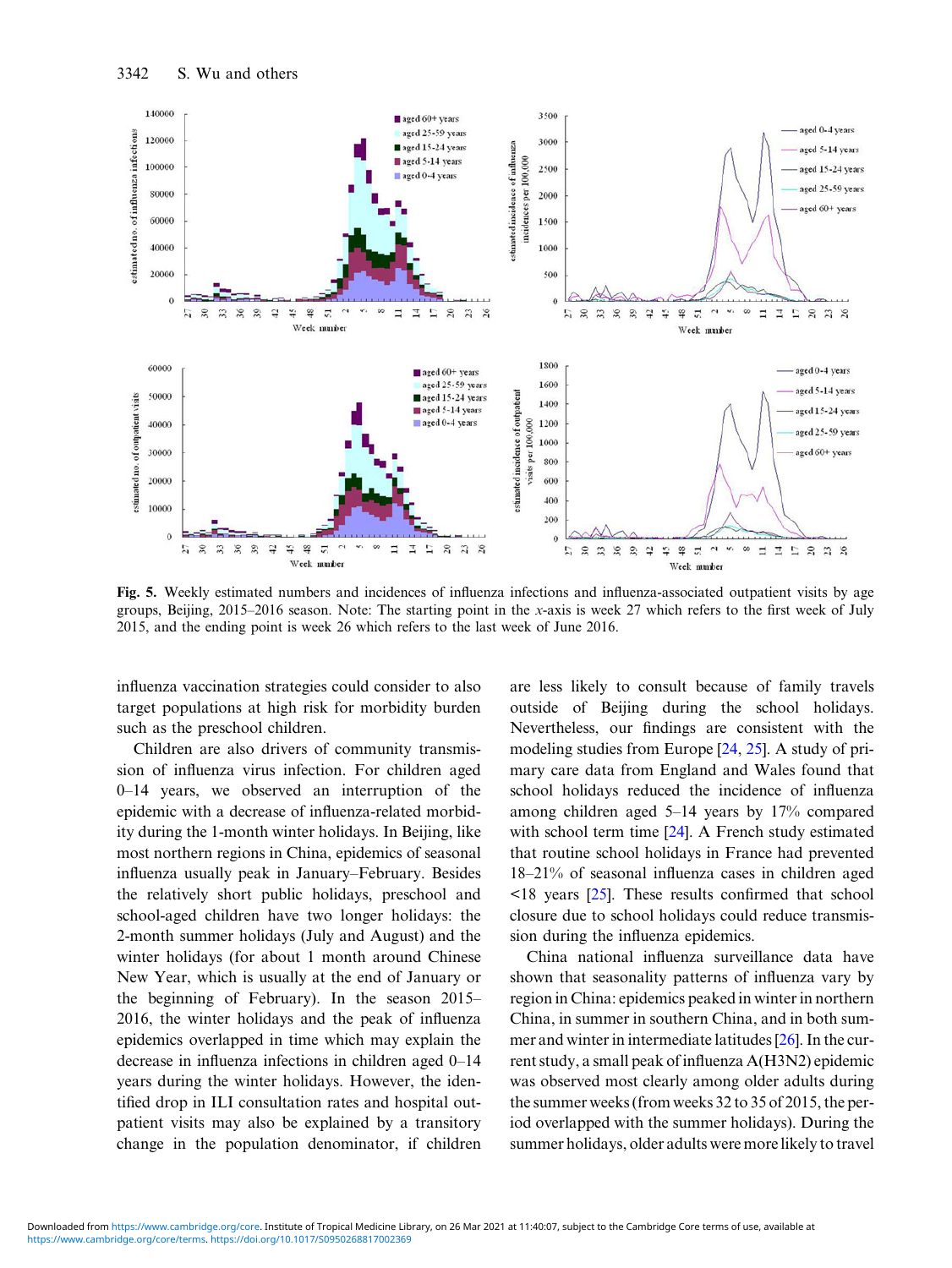with their families especially grandchildren to southern or central parts of China, where the level of influenza activity was high and influenza A(H3N2) was the predominant subtype during the same period. Meanwhile, older adults could have been more likely to be infected by influenza A(H3N2) because of low vaccine effectiveness against influenza H3N2 [[27\]](#page-10-0). Therefore, greater exposure to children in summer and susceptibility to H3N2 could contribute to an increase in infections among older adults during the summer weeks.

The present study estimated the morbidity incidence of seasonal influenza based on robust surveillance data: ILI data from the ILI surveillance system covered all hospitals in Beijing basically covering the entire population of over 21 million inhabitants, which is unique as most systems globally cover only a small fraction of their population. Further, the data on influenza virus is from a notably large-sample surveillance in Beijing. The reported data from the two surveillance systems well represent influenza circulation in the Beijing population; thus, the estimates of this study would be correspondingly precise estimates of the public health burden of influenza in Beijing. However, this study has several limitations. First, influenza burden varies considerably between seasons because of changing conditions such as the epidemic strength and age distribution of cases, but this study only covers just one season. Second, under-reporting and misclassification of ILI cases may have led to underestimation or overestimation of influenza-related morbidity burden. Third, because there was no special survey on healthcare-seeking behaviors among just ILI cases, our model assumed that the consultation rate of influenza infections was equal to the overall consultation rate for any health complaint by age groups from the fourth National Health Services Survey of China. Nevertheless, our previous studies revealed that the rates from the national survey were almost equal to the consultation rate of patient-defined hand, foot, and mouth disease, indicating that they were reliable for use in the modeling studies [\[17](#page-10-0), [18\]](#page-10-0). Fourth, because Beijing does not have access to local respiratory syncytial virus (RSV) virology data, we were unable to control for RSV co-circulation. Fifth, patients who received antiviral drugs may be more likely to have influenza and belong to particular age groups, and therefore excluding these patients would cause a danger of bias accordingly. Nevertheless, most outpatient ILI cases presented with mild symptoms while most mild influenza infections (95·9%) did not take the antiviral drugs in Beijing [\[28](#page-10-0)]. Additionally, the proportion symptomatic or the proportion with symptoms falling within ILI case definition may vary by age groups and virus strains, which could lead to the difference between seasons and age bands. Finally, we could not identify the drop in estimated influenza incidence during the winter school holiday as a reduction in transmission, due to a lack of suitable data.

# **CONCLUSIONS**

Our study demonstrates substantial influenza-related morbidity incidence in the season 2015–2016, in Beijing, China, especially in the preschool- and schoolaged children. This suggests that the development or modification of seasonal influenza-targeted vaccination strategies need to recognize that the attack rates are greatest in children. Additionally, we show that a decrease of influenza-related morbidity was observed among children aged 0–14 years during the 1-month winter holidays, while travel-related infections may have contributed to the small peak in influenza incidence among older adults during the inter-epidemic period.

# AUTHORS' CONTRIBUTIONS

SW, PY, and QW designed the study; SW, YP, WD, LZ, YS, YZ, and XZ performed the data collection; PY and QW coordinated and supervised the data collection; SW analyzed the data; SW, LvA, LW, SAM, and WvdH participated in the interpretation of data; SW drafted the initial manuscript; SW, LvA, SAM, EP, TK, WvdH, and MABvdS revised the manuscript. All authors have read and approved the final version of the manuscript.

### ACKNOWLEDGEMENTS

The authors thank the laboratories, hospitals, and clinicians of Beijing. The authors also gratefully acknowledge the support from the other Chinese and Dutch participants involved in MoU: Prof Liu Qiyong, Ewout Fanoy, Yang Jun. This work was supported by Beijing Science and Technology Planning Project (Z131100005613048), Beijing Health System High Level Health Technology Talent Cultivation Plan (2013–3–098), Beijing Young Top-notch Talent Project (2014000021223ZK36), and the Memorandum of Understanding between the Ministries of Health of China and the Netherlands.